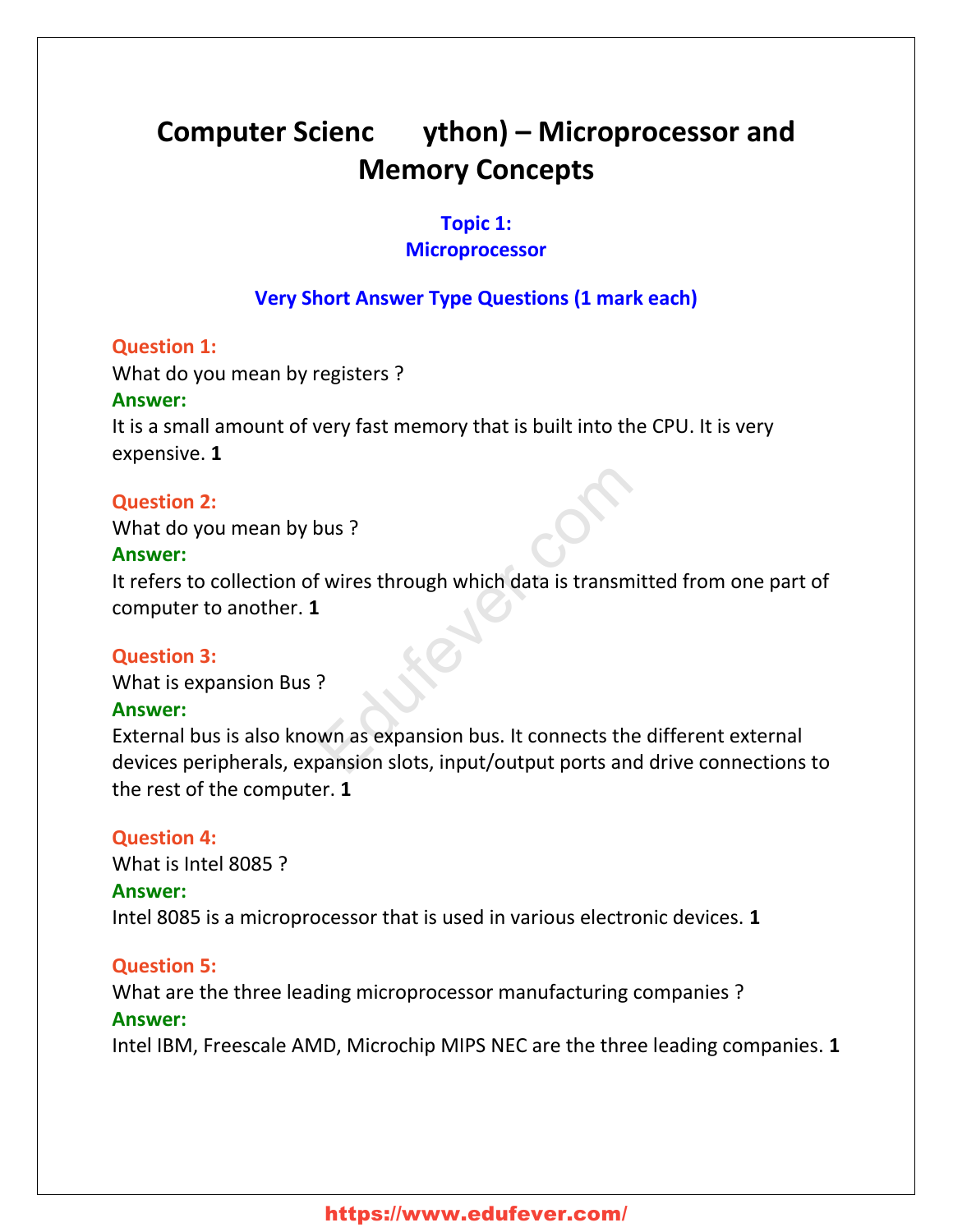## **Question 6:**

What do you mean by Instruction Set ? **Answer:** The set of instructions that a microprocessor can execute. **1**

# **Question 7:**

What do you understand by Bandwidth ?

## **Answer:**

The number of bits processed in a single instruction. **1**

# **Question 8:**

Define Clock speed.

## **Answer:**

The clock speed determines how many instructions per second a processor can process. It is given in megahertz or gigahertz. **1**

## **Question 9:**

Define chip.

## **Answer:**

It is a small piece of semiconducting material on which an integrated circuit is embedded. **1**

## **Question 10:**

What is the role of clock speed in microprocessor ? **Answer:** It is the speed at which microprocessor executes instructions. **1** egahertz or gigahertz. 1<br>
miconducting material on which an inte<br>
k speed in microprocessor ?<br>
microprocessor executes instructions

# **Short Answer Type Questions-II (3 mark each)**

# **Question 1:**

Draw the block diagram of microprocessor. **Answer:**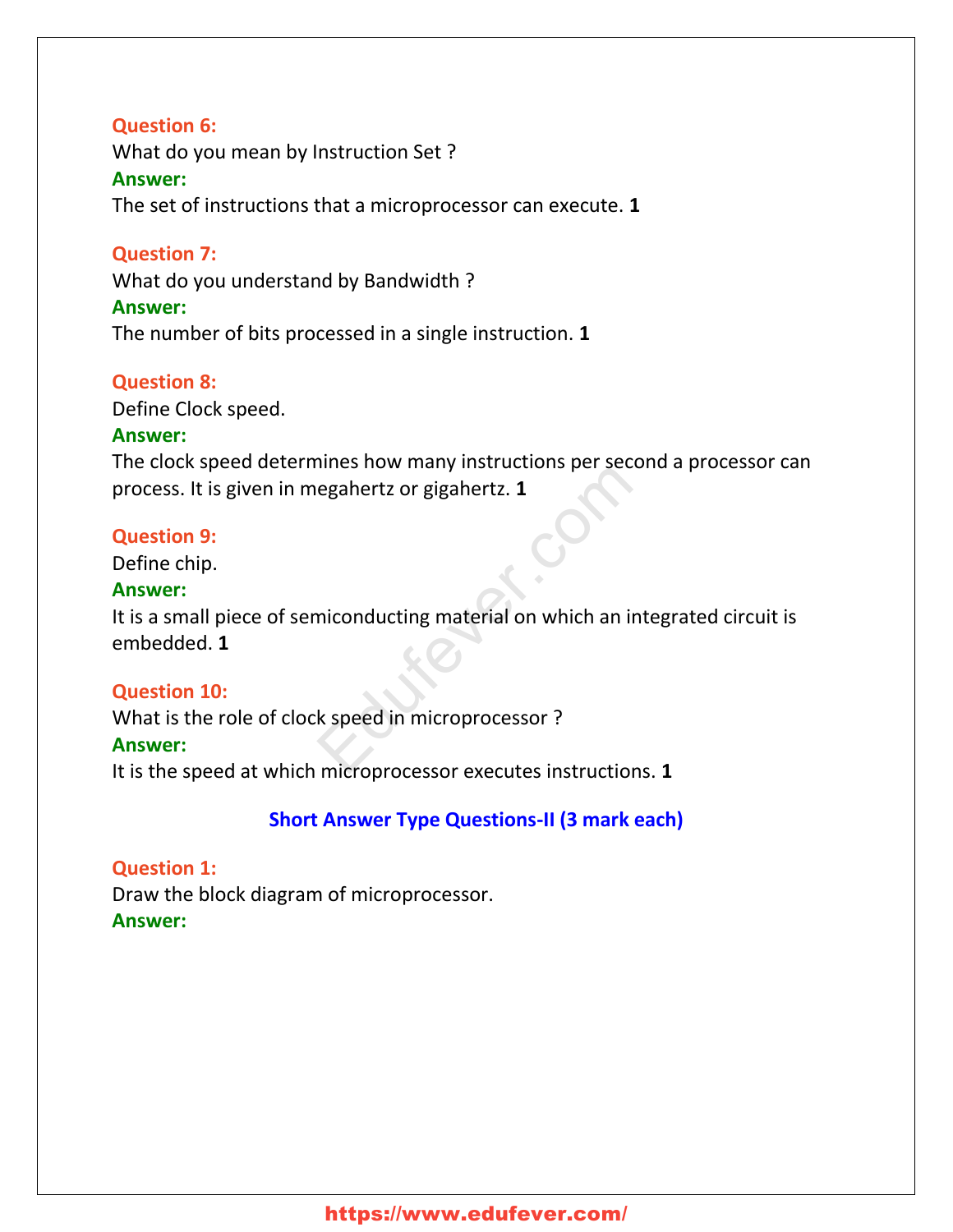# Block diagram of microprocessor



# **Question 2:**

What is microprocessor ? Name its various components.

# **Answer:**

A microprocessor also called CPU is multipurpose, programmable logic device that reads binary instructions from a storage device called memory, accepts binary data as input and processes data according to those instructions and provides results as output. Existent a storage device cancel incrinor<br>
esses data according to those instruction<br>
processor:<br>
Notice the process of the process of the process of the process of the process of the process of the process of the process

# **Components of Microprocessor:**

- 1. CPU
- 2. Bus. **3**

# **Question 3:**

What do you understand by registers ? Give the name of two registers.

# **Answer:**

It is a small amount of very fast memory that is built into the CPU. It is very expensive. Accumulator and program counter are two registers. **3**

# **Question 4:**

Write the characteristics on the basis of which microprocessors are differentiated. **Answer:**

**1.** Instruction Set **2.**Bandwidth **3.** Clock Speed **3**

**Question 5:** Expand the following :

1. RISC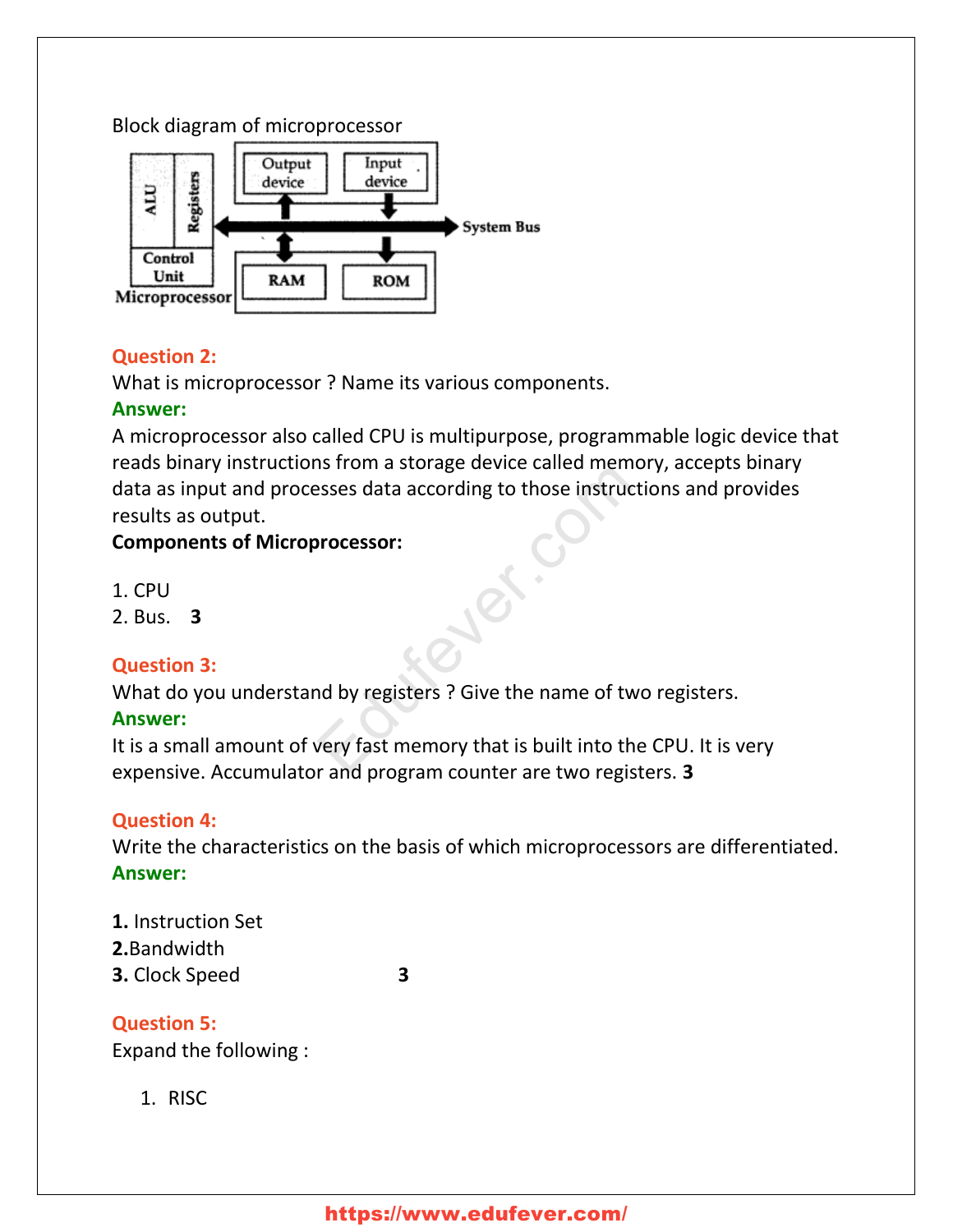- 2. CISC
- 3. EPIC

# **Answer:**

- 1. RISC : Reduced Instruction Set Computing.
- 2. CISC : Complex Instruction Set Computing.
- 3. EPIC : Explicitly Parallel Instruction Computing. *[1 mark for each correct answer]*

# **Question 6:**

Explain the following :

- 1. CISC
- 2. RISC
- 3. EPIC

# **Answer:**

- 1. **CISC :** It is acronym for Complex Instruction Set computing. The CISC architecture contains a large set of computer instructions that range from very simple to very complex and specialized.
- 2. **RISC :** It is acronym for Reduced Instructions Set Computing. It has relatively limited number of instructions. It is designed to perform relatively small number of operations so that it can operate at higher speed. m for Complex Instruction Set comput<br>
tains a large set of computer instruction<br>
ry complex and specialized.<br>
Educed Instructions Set Computer<br>
number of instructions. It is designed<br>
operations so that it can operate at h
- 3. **EPIC :** It is acronym for Explicitly Parallel Instruction Computing. It refers to architecture in which features are provided to facilitate compiler enhancements of Instruction Level Parallelism in all programs while keeping hardware complexity relatively low. *[1 mark for each]*

# **Question 7:**

Write RISC Approach.

# **Answer:**

RISC processors only use simple instructions that can be executed within one clock cycle. Thus, the "MULT" command could be divided into three separate commands: "LOAD," which moves data from the memory bank to a register, "PROD," which finds the product of two operands located within the registers, and "STORE," which moves data from a register to the memory banks. In order to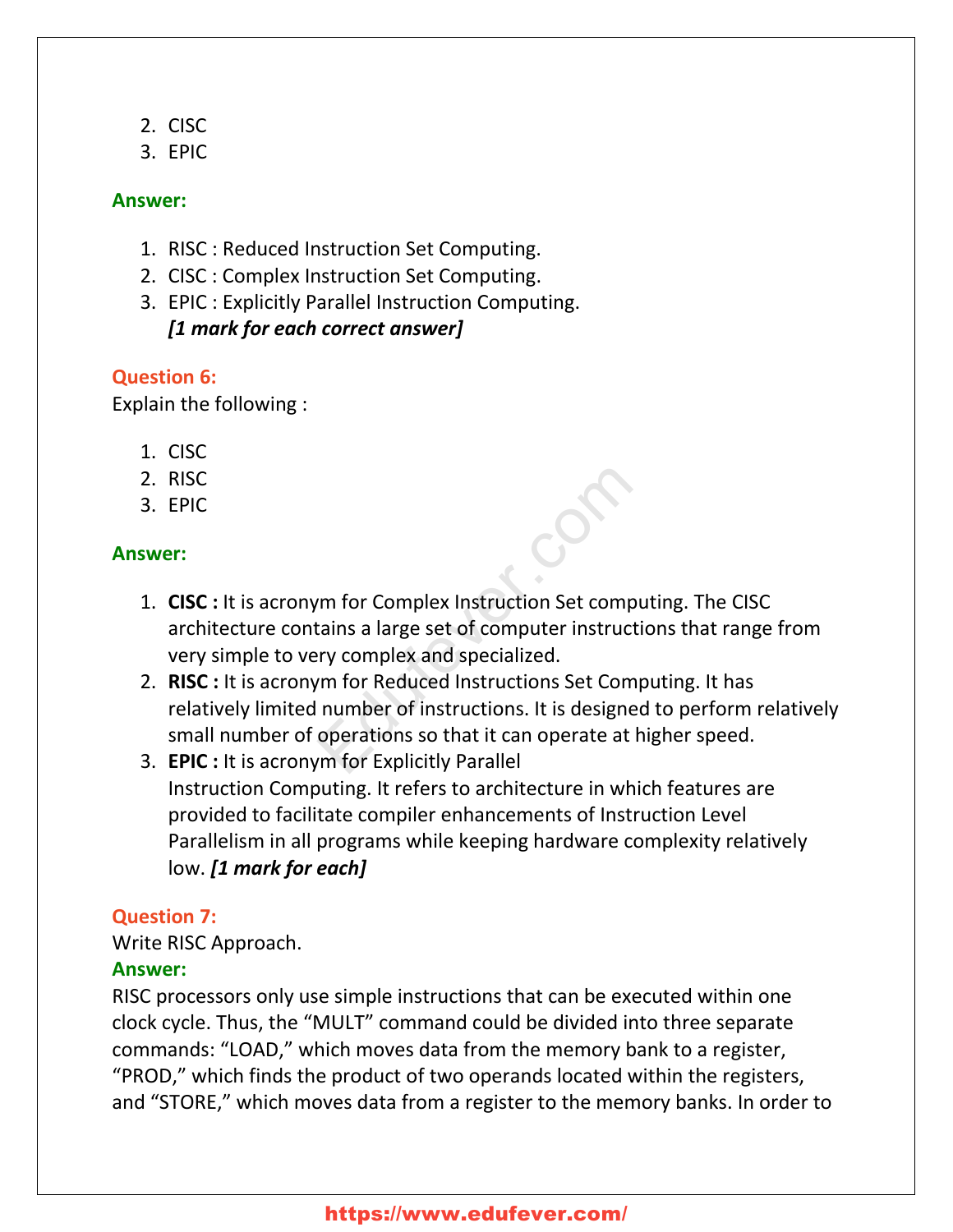perform the exact series of steps described in the CISC approach, a programmer would need to code four lines of assembly :

| LOAD A, 2:3 | LOAD B, 5:2  |   |
|-------------|--------------|---|
| PROD A, B   | STORE 2:3, A | 3 |

# **Question 8:**

Write CISC Approach.

## **Answer:**

The primary goal of CISC architecture is to complete a task in as few lines of assembly aspossible. This is achieved by building processor hardware that is capable of understanding and executing a series of operations. For this particular task, a CISC processor would come prepared with a specific instruction (we'll call it "MULT"). When executed, this instruction loads the two values into separate registers, multiplies the operands in the execution unit, and then stores the product in the appropriate register. Thus, the entire task of multiplying two numbers can be completed with one instruction : MULT 2:3, 5:2. **3** Experimas in the execution unit, and the register. Thus, the entire task of meted with one instruction : MULT 2:3, 5<br>
Expressed with one instruction : MULT 2:3, 5<br>
Expressed in the scientific (Model 44).

# **Question 9:**

Wtite examples of CISC processors.

# **Answer:**

Examples of CISC processors are :

- System/360(excluding the 'scientific' Model 44).
- VAX.
- PDP-11.
- Motorola 68000 family
- Intel x86 architecture based processors. **3**

# **Question 10:**

Write any four points about RISC.

# **Answer:**

Reduced Instruction Set Computer have :

- Small number of instructions.
- Instruction size constant.
- Bans the indirect addressing mode.
- Retains only those instructions that can be overlapped and made to execute in one machine cycle or less. **3**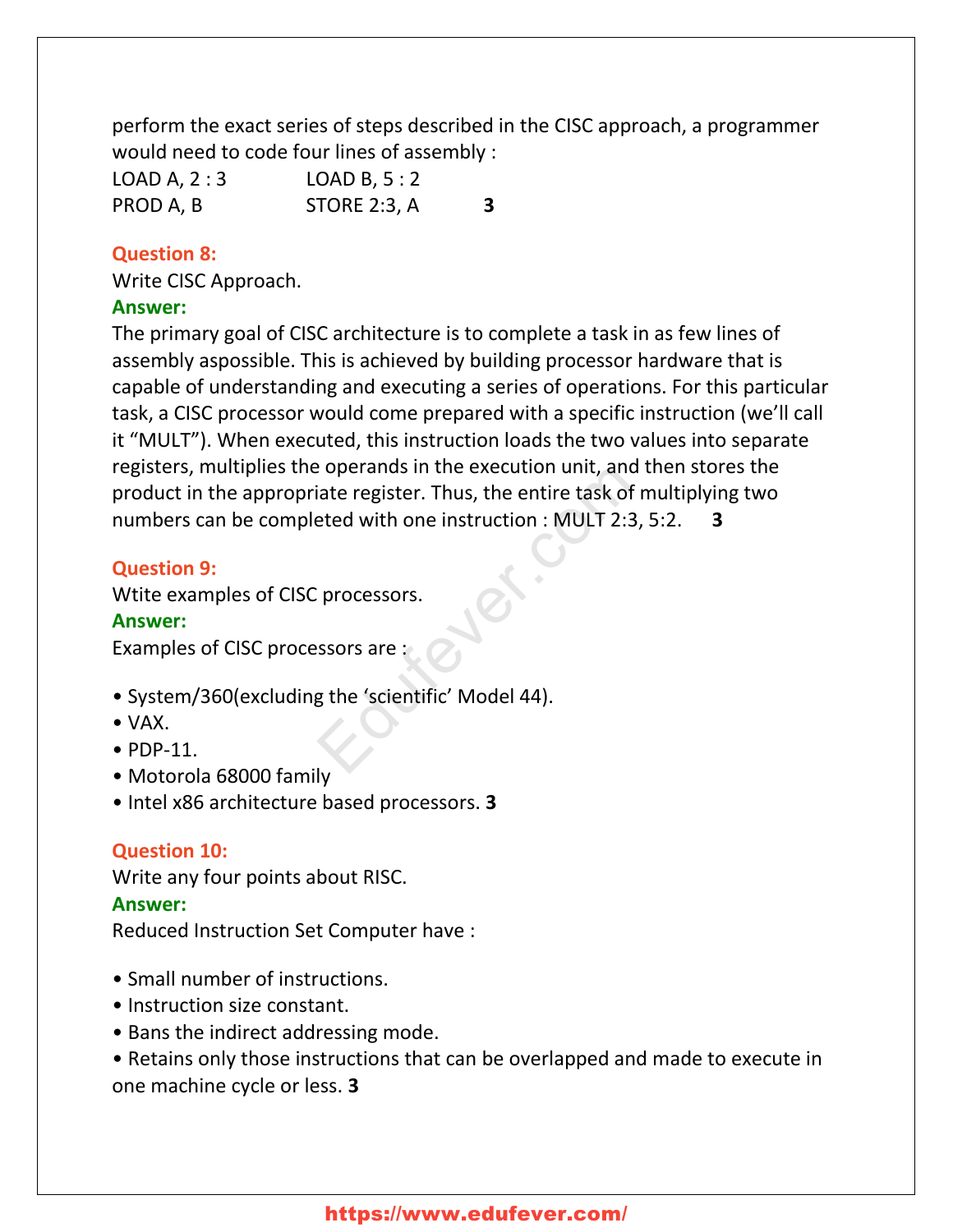# **Topic 2:**

# **Memory Concepts**

# **Very Short Answer Type Questions (1 mark each)**

**Question 1:** Write the full form of CD-ROM. **Answer:** Compact Disk Read Only Memory. **1**

**Question 2:** Write the capacity of 3.5 inch floppy disk. **Answer:** 1.44 MB. **1**

# **Question 3:** How many bit for data recording format in most of the modern magnetic tape is needed ? **Answer:** 8-bit EBCDIC. **1** Fecording format in most of the moder<br>reced.

**Question 4:** Write the unit of tape speed . **Answer:**

Inch per second. **1**

**Question 5:** By which reading data is performed in magnetic disk ? **Answer:** Read/write leads. **1**

**Question 6:** What do you mean by access time? **Answer:** Seek time + latency time. **1**

**Question 7:** What do you mean by seek time ?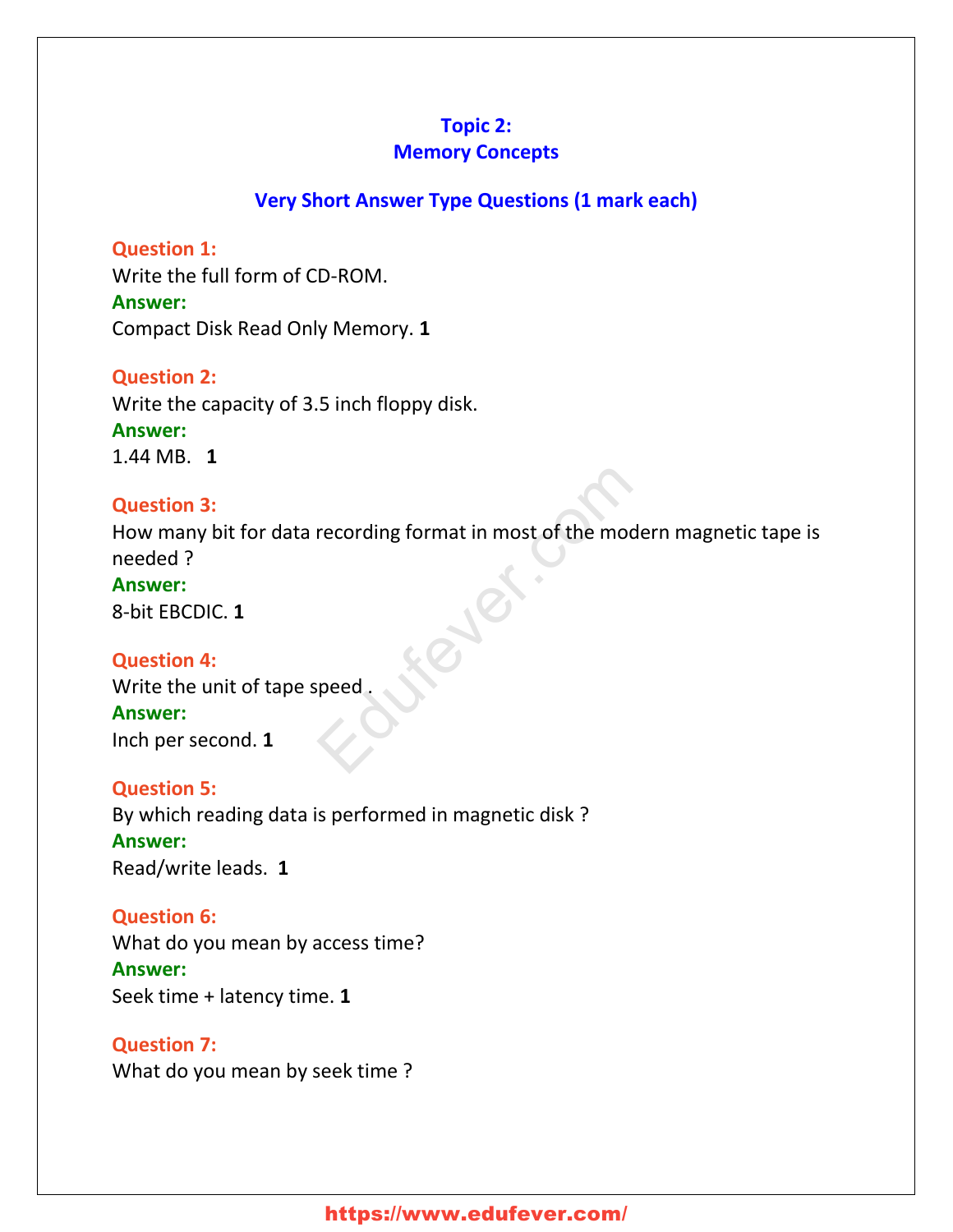# **Answer:** Time to position the head over proper track. **1**

**Question 8:** What do you mean by latency time ? **Answer:** Time to spin the needed data under head. **1**

# **Question 9:**

Hard disk is coated from both the sides by **Answer:** Magnetic metallic oxide. **1**

## **Question 10:**

How many bytes makes 1KB ? **Answer:** 1KB = 1024 bytes. **1** S 1KB ?<br>ges of a pen drive.

## **Question 11:**

Write any two advantages of a pen drive.

## **Answer:**

The advantages of a pen drive are :

- Small Size for easy transport
- Affordability. **1**

# **Short Answer Type Questions-I (2 mark each)**

## **Question 1:**

What do you mean by CD-ROM ?

## **Answer:**

CD-ROM is a non-volatile optical data storage medium using the same physical format as audio compact disk, readable by a computer with a CD- ROM drive. The standard 12cm diameter CD- ROM store about 660 megabytes. **2**

# **Question 2:**

What is Blu-ray ? **Answer:**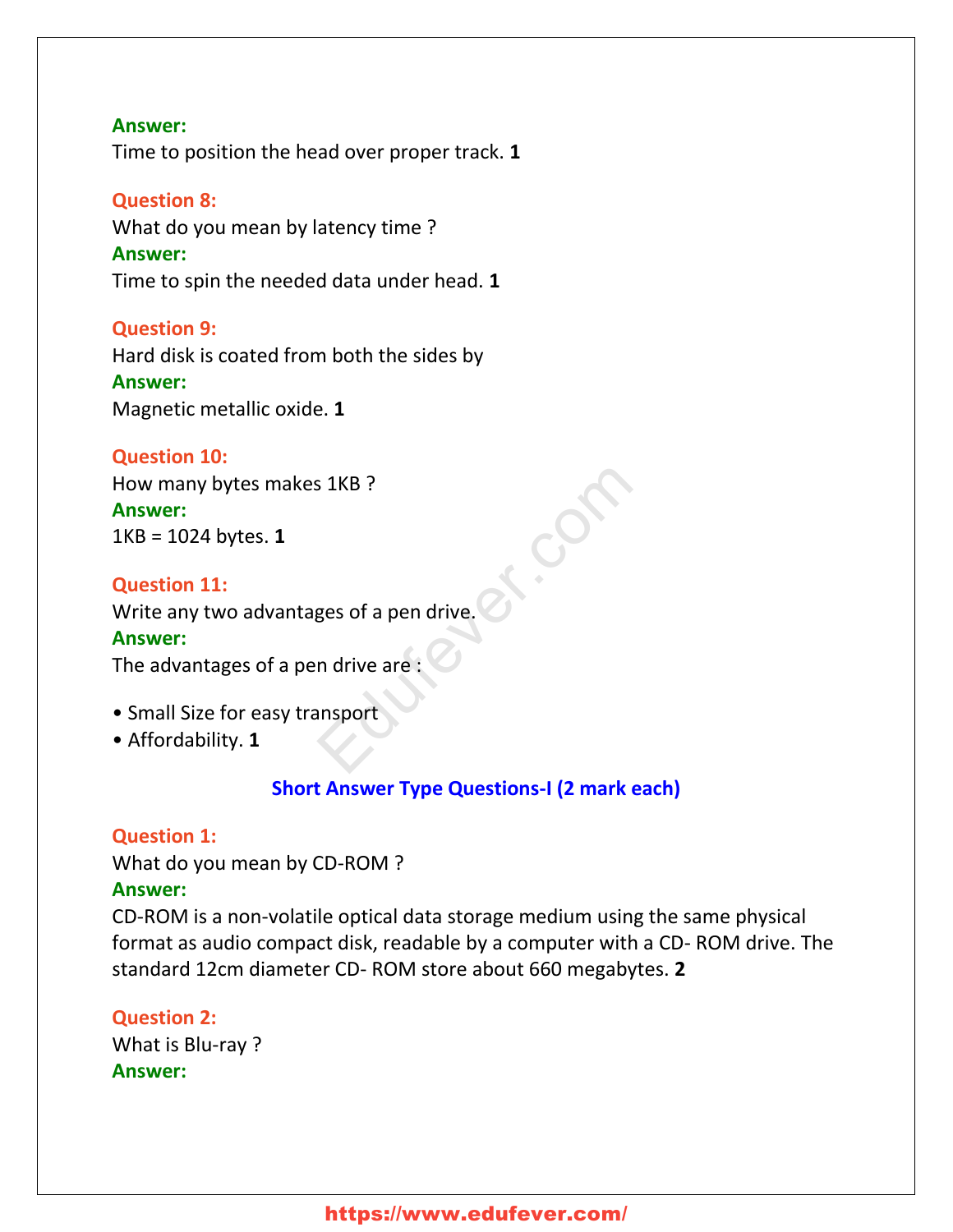Blu-ray, also known as Blu-ray Disc (BD), is the name of a new optical disk format that offers more than five times the storage capacity of traditional DVDs. **2**

## **Question 3:**

Explain RAM.

## **Answer:**

Computer RAM is the best known form of memory your computer uses. Every file or application opened is placed in RAM. Any information the computer needs or uses becomes part of a continuous cycle where the CPU requests the data from RAM, processes it and then writes new data back to the RAM. This can happen millions of times a second. However, this is just for temporary file storage, so it is deleted when the files or applications are closed. **2**

## **Question 4:**

What do you mean by hard drive ?

## **Answer:**

A hard drive is a form of computer memory that allows you to permanently store data. This is where all of your permanent files and programs are stored. On computers running with Microsoft windows the hard drive is often called C-drive. The size of a hard drive is typically measured in gigabytes. **2** hard drive ?<br>
f computer memory that allows you to<br>
f your permanent files and programs a<br>
h Microsoft windows the hard drive is<br>
is typically measured in gigabytes. 2<br>
Supply comes into place when applications

## **Question 5:**

Explain virtual memory.

#### **Answer:**

Virtual memory typically comes into place when applications are too large for the RAM to handle. The operating system uses the hard drive to temporarily store information and take it back when needed. This is normally a lot slower than actual RAM and can possibly degrade the performance if used too heavily. **2**

## **Question 6:**

Where do we use cache memory ?

#### **Answer:**

Cache memory is used in between the CPU and the RAM and holds the most frequently used data or instructions to be processed. There are three different grades of cache. **2**

### **Question 7:**

What do you mean by port ? Write its types also.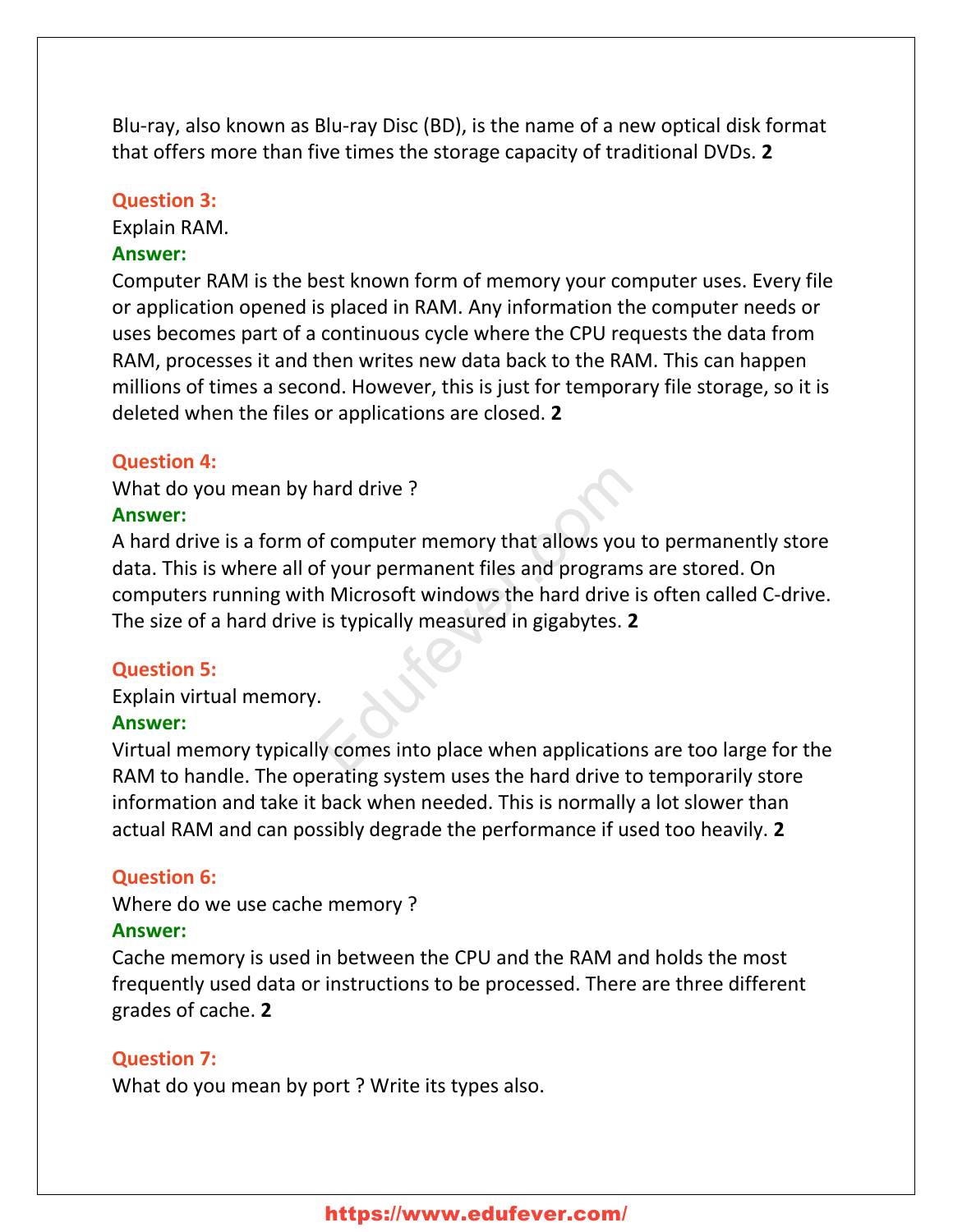# **Answer:**

A port is a connection point or interface between a computer and internal or external devices.

Some common types of ports are :

- **1.** Serial Port.
- **2.** Parallel Port.
- **3.** USB Port.
- **4.** Bluehx th.
- **5.** PS/2 Port.
- **6.** Infrared Port.
- **7.** Firewire Port. **2**

# **Question 8:**

Explain difference between serial and parallel data transfer.

# **Answer:**

Parallel data transfer refers to the type of data transfer in which a group of bits are transferred simultaneously while serial data transfer refers to the type of data transfer in which a group of data bits are transferred one bit at a time. So that means that the amount of data transferred serially is less than the data transferred parallel per second. **2** Express to the type of data transfer.<br>
Express to the type of data transfer in wh<br>
neously while serial data transfer refer<br>
up of data bits are transferred one bit at<br>
t of data transferred serially is less than<br>
second.

# **Question 9:**

What do you mean by PS/2 port ? **Answer:**

A type of port developed by IBM for connecting a mouse or keyboard to a PC. The PS/2 port supports a mini DIN plug containing just 6 pins. Most PCs have a PS/2 port so that the serial port can be used by another device, such as a modem. The PS/2 port is often called the mouse port. **2**

# **Short Answer Type Questions – II (3 mark each)**

# **Question 1:**

Explain 3.5 inch floppy disk.

# **Answer:**

Micro floppy disks (3.5 inch) if it is high density (MF2HD), can store 1.44 MB and if it is low density (MF2DD), can store 720 KB. Mini Floppy disks (5.25 inch) if it is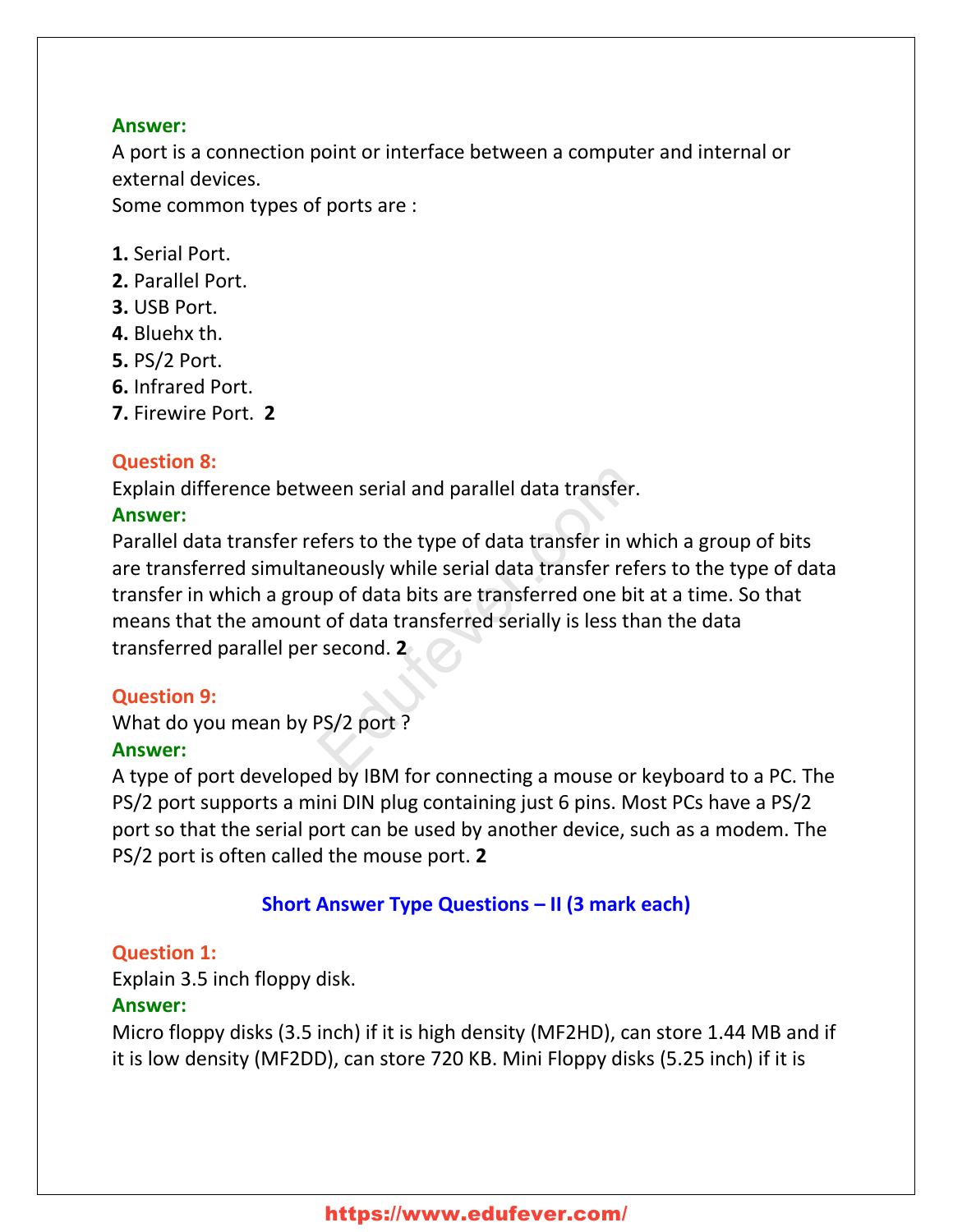high density (MD2HD), can store 1.2 MB and low density (MD2DD), stores 360 KB of data. **3**

## **Question 2:**

MICR stands for ?

## **Answer:**

MICR (Magnetic Ink Character Reader) is a kind of scanner that can scan and identify the writing of magnetic ink. This device is used in banks to verify the signatures in cheques. **3**

## **Question 3:**

What do you mean by Extended Binary Coded Decimal Interchange Code ? **Answer:**

EBCDIC is an 8-bit binary code for larger IBMs primarily mainframes in which each byte represent one alphanumeric character or two decimal digits. 256 characters can be coded using EBCDIC. **3**

## **Question 4:**

Explain Computer memory.

## **Answer:**

Computer memory are internal storage areas in the computer used to either temporarily or permanently store data or instructions to be processed. There are four basic types of computer memory : Cache Memory, RAM, Virtual Memory and Hard Drives. With modern CPU's running at speeds of 1 gigahertz or higher, it is hard for computer memory to keep up with the extreme amount of data being processed. Computer Solution and the computer of two decimal different or two decimal different character or two decimal differently.<br>
The computer of two decimal differently store data or instructions to be p<br>
puter memory : Cache Memory, RA

engineers fixed the problem by "tiring" memory. By using this tiring effect, engineers use a small amount of more expensive memory and a large amount of low cost memory. **3**

## **Question 5:**

Pen drives are universal. Explain.

## **Answer:**

The design of a pen drive makes it easy to fit almost anywhere. They can store a large amount of information, sometimes as large as 32 gigabytes. Almost all computers that are designed today have a USB port that allows for extra drives to be attached to access other information on other computer hardware accessories. **3**